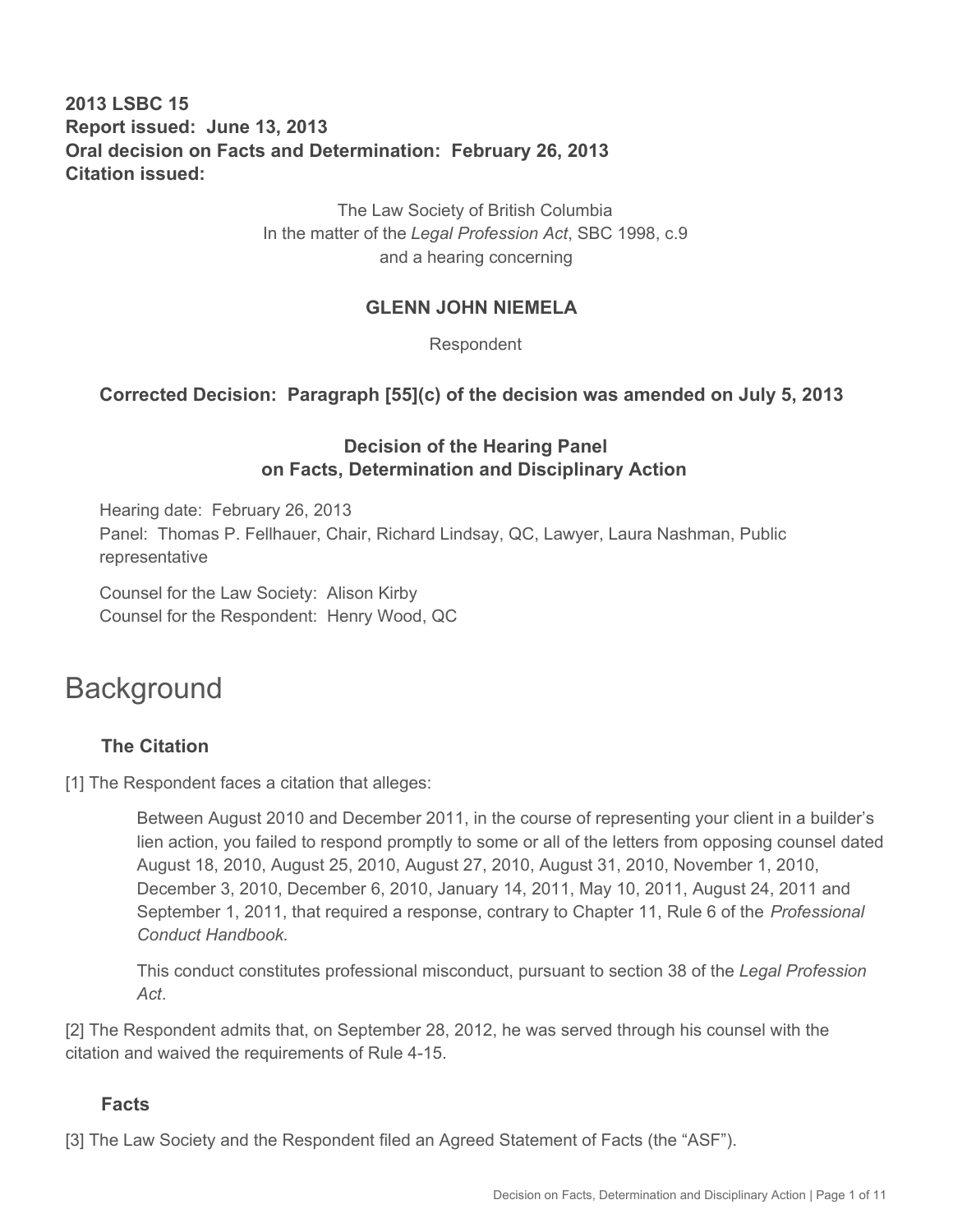[4] In addition to the ASF, the Panel also heard evidence from the Respondent and received two medical reports from the Respondent, a psychiatric assessment of the Respondent dated August 13, 2012 by a Consultant Psychiatrist and a psychological assessment report of the Respondent dated February 22, 2013 from a Registered Psychologist (Exhibits 4 and 5).

[5] The Panel accepts the whole of the ASF including the tabbed attachments. The chronology of events is relevant. The ASF provides as follows:

#### **Background of the Respondent**

1. Glenn Niemela was called and admitted as a member of the Law Society on August 26, 1988.

2. Mr. Niemela practises in the areas of civil litigation, creditors' remedies and family law. He practises as a sole-practitioner in Vancouver and acts as an associate counsel with another firm with whom he does civil litigation on a referral basis

#### **Builders' Lien Act Claim**

3. On or about June 11, 2009, Mr. Niemela's client (the "Company") filed a Claim of Builders' Lien in the Vancouver Land Title Office against title to a property (the "Property").

4. In or about January 2010, Mr. Niemela was retained by his client in connection with a builders' lien matter.

5. On January 25, 2010, Mr. Niemela commenced an action in the Supreme Court of British Columbia between the Company as plaintiff, and four individuals as defendants (the "Lien Action").

6. On or about January 25, 2010, Mr. Niemela filed a Certificate of Pending Litigation ("CPL") in the Vancouver Land Title Office against title to the Property.

# **The Settlement**

7. On or about June 11, 2009, counsel for the defendants wrote to Mr. Niemela with an offer to settle the Lien Action.

8. Between June and August, 2010, counsel for the defendants and Mr. Niemela negotiated the amount of costs to be paid to the Company to settle the Lien Action.

9. On August 16, 2010, counsel for the defendants wrote to Mr. Niemela with an offer to settle the Lien Action. In exchange, the Company was to execute and provide the documents forwarded to Mr. Niemela by counsel for the defendants in his letter of June 2, 2010.

10. On August 16, 2010, Mr. Niemela accepted the offer on behalf of the Company on condition that "the defendants provide a release to the Company".

#### **Attempts to Finalize the Settlement**

11. On August 18, 2010, counsel for the defendants wrote to Mr. Niemela to confirm the terms of the settlement reached (the "Settlement") and enclosed documents to reflect the final terms of the Settlement.

12. On August 25, 2010, counsel for the defendants again wrote to Mr. Niemela asking him to confirm when he would receive the various documents sent to Mr. Niemela on August 18, 2010. There was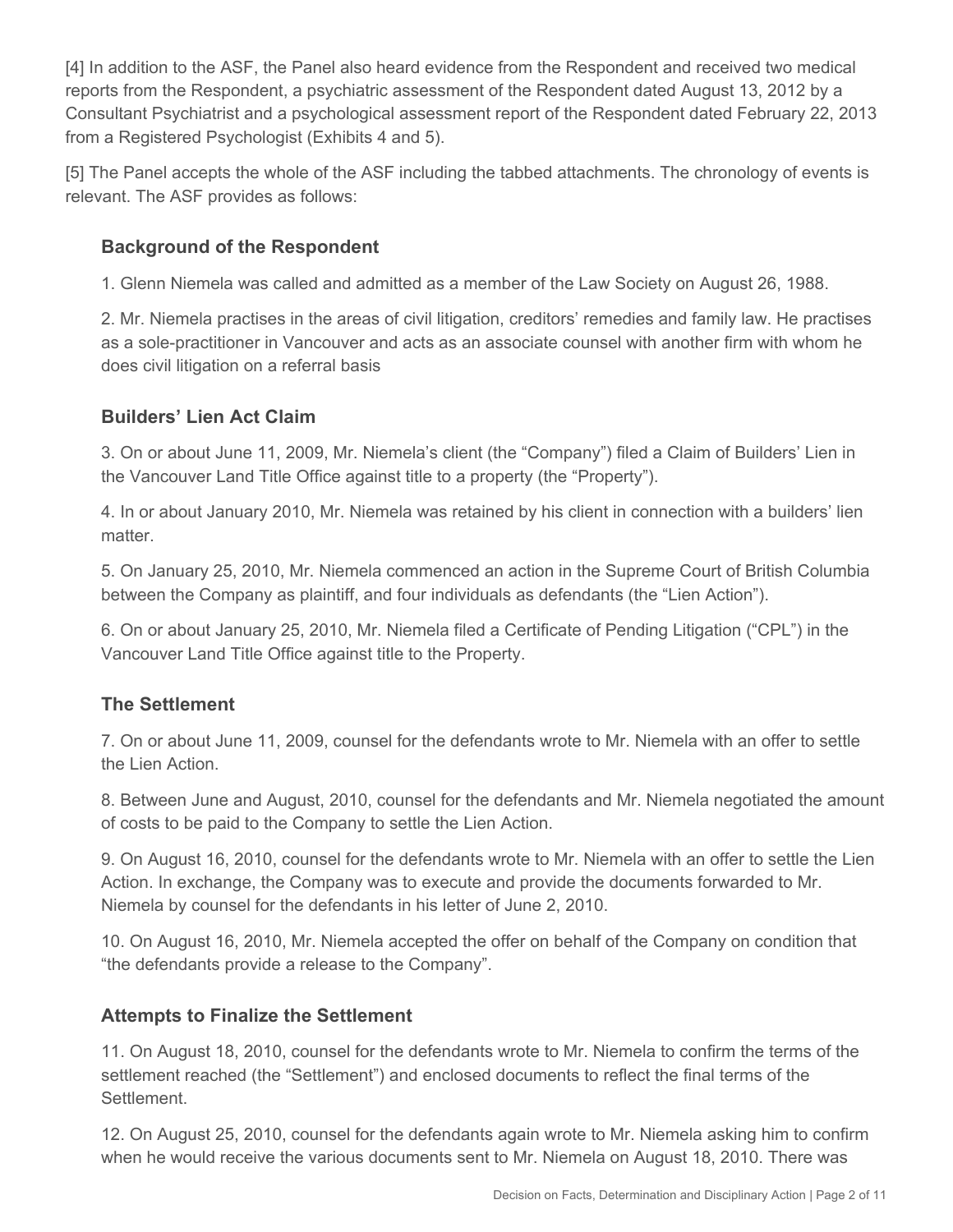handwriting on the counsel for the defendants' letter indicating the matter was "urgent" and asking Mr. Niemela to provide the documents by noon on August 27, 2010.

13. By letter dated August 26, 2010, Mr. Niemela informed counsel for the defendants that the CPL release letter was available for pick up at his offices.

14. By letter marked "urgent" and dated August 27, 2010, counsel for the defendants confirmed that he had received the Form 17 cancellation of the CPL and asked Mr. Niemela to provide him with the outstanding documents.

15. By letter dated August 28, 2010, Mr. Niemela advised counsel for the defendants that he could deal directly with the Company to pick up the Form C Discharge of the builders' lien.

#### **Failures to Respond**

16. By letter dated August 31, 2010, counsel for the defendants confirmed that the Form C Discharge of the lien and the CPL release letter had been filed in the Land Title Office. He asked Mr. Niemela to advise him when he would forward a filed copy of the Notice of Discontinuance of the Lien Action and the executed release (the "Outstanding Documents").

17. Mr. Niemela did not reply to counsel for the defendants' letter of August 31, 2010.

18. By letter dated November 1, 2010, counsel for the defendants wrote to Mr. Niemela requesting the Outstanding Documents.

19. Mr. Niemela did not reply to counsel for the defendants' letter of November 1, 2010.

20. By letter dated December 3, 2010, counsel for the defendants wrote to Mr. Niemela again requesting the Outstanding Documents.

21. Mr. Niemela did not reply to counsel for the defendants' letter of December 3, 2010.

22. By letter dated December 6, 2010, counsel for the defendants wrote to Mr. Niemela again requesting the Outstanding Documents.

23. Mr. Niemela did not reply to counsel for the defendants' letter of December 6, 2010.

24. By letter dated January 14, 2011, counsel for the defendants wrote to Mr. Niemela, outlining the events and asking Mr. Niemela to provide him with the Outstanding Documents.

25. Mr. Niemela did not reply to counsel for the defendants' letter of January 14, 2011.

26. By letter dated May 10, 2011, counsel for the defendants wrote to Mr. Niemela indicating that he had not received a response to his last three letters. Counsel for the defendants reminded Mr. Niemela of his obligation to respond to his communications, pointed out that there was an "ongoing cost to my client in attempting to finalize the settlement agreement concluded in August 2010, including bearing to continue to write reminder letters to you." Counsel for the defendants asked Mr. Niemela to confirm receipt of the letter and when he would deliver the filed Notice of Discontinuance and Release executed by his client.

27. Mr. Niemela did not reply to counsel for the defendants' letter of May 10, 2011.

# **Complaint to Law Society**

28. On May 24, 2011, counsel for the defendants made a complaint (the "Complaint") to the Law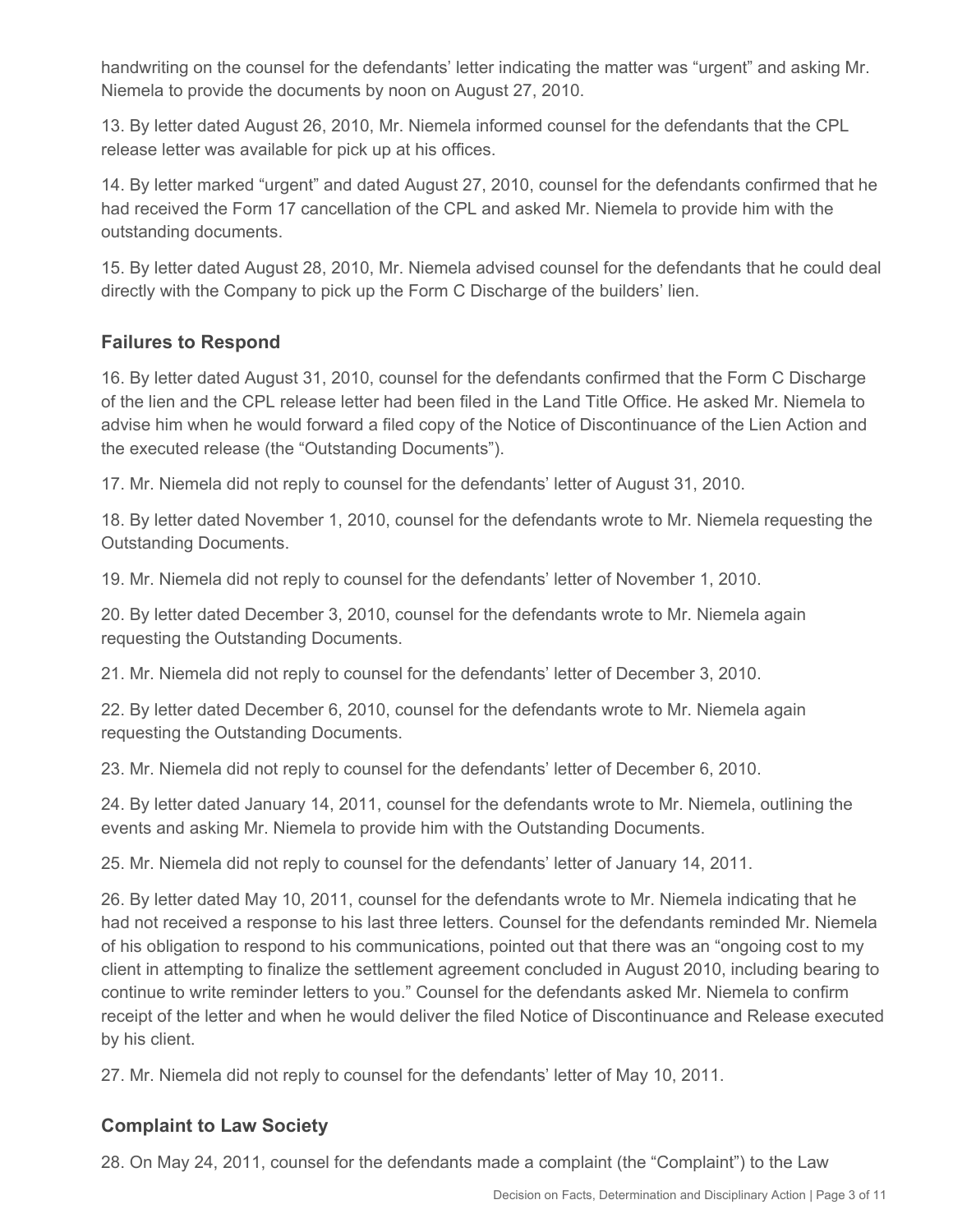Society.

29. On July 11, 2011, Mr. Niemela was advised by the Law Society of counsel for the defendants' complaint.

#### **Response by the Respondent**

30. On July 25, 2011, Mr. Niemela wrote to counsel for the defendants inquiring whether he wished to settle the Lien Action on the terms set out in their August 11 and August 16, 2010 correspondence. Mr. Niemela stated he was "in the process of drafting a Release to be signed by the defendants". He offered to make arrangements to register the cancellation of the CPL and discharge of the builders' lien in Land Titles.

31. On July 25, 2011, Mr. Niemela wrote another letter to counsel for the defendants enclosing a draft release to be executed by the three defendants.

#### **Further Failures to Respond**

32. By letter dated August 24, 2011, counsel for the defendants replied to Mr. Niemela's letter of July 25, 2011. Counsel for the defendants enclosed with his letter a release signed by his client and a trust cheque in the amount of \$6,173.34.

33. Mr. Niemela did not reply to counsel for the defendants' letter of August 24, 2011.

34. On September 1, 2011, counsel for the defendants wrote to Mr. Niemela asking him to respond to his letter of August 24, 2011.

35. Mr. Niemela did not reply to counsel for the defendants' letter of September 1, 2011.

36. On September 9, 2011, counsel for the defendants wrote to the Law Society with a copy of his letter to Mr. Niemela. In his letter, counsel for the defendants wrote:

The reason why this letter is being sent to you is because once again [the Respondent] is not replying to my letters to him and the settlement of a very small lien claim continues to be dragged on, at the expense of my client.

#### **Responses**

37. On December 18, 2011, Mr. Niemela wrote to counsel for the defendants to advise that his client would not provide a release of two of the defendants.

38. On December 19, 2011, counsel for the defendants wrote to Mr. Niemela and confirmed that he required a filed Notice of Discontinuance and an executed release signed in favour of his client.

39. On December 21, 2011, Mr. Niemela wrote to counsel for the defendants about amending the release. Counsel for the defendants replied by letter the same day.

40. By letter dated December 23, 2011, Mr. Niemela provided counsel for the defendants with the Notice of Discontinuance of the Lien Action filed on December 21, 2011.

41. Also by letter dated December 23, 2011, Mr. Niemela advised counsel for the defendants that he had forwarded the release to his client for execution.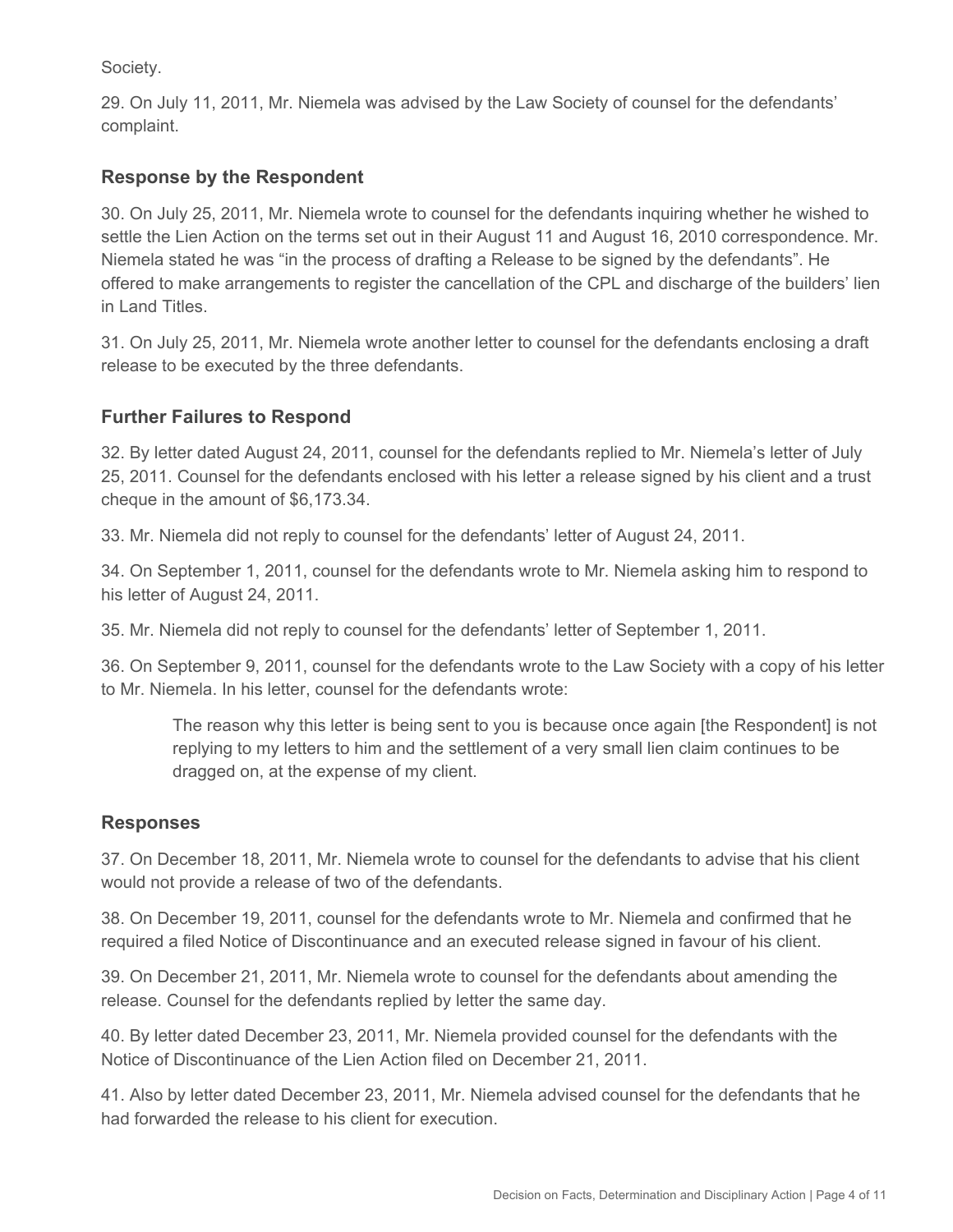# **Apology for Delay**

42. By letter dated December 28, 2011, Mr. Niemela apologized to counsel for the defendants for the delay in concluding the file.

### **Final Resolution of Litigation**

43. The original release was eventually forwarded to counsel for the defendants on January 6, 2012.

[6] In the ASF, the Respondent admits that between August 2010 and December 2011, in the course of representing his client in a builders' lien action, he failed to respond promptly to the letters from counsel for the defendants dated August 31, 2010, November 1, 2010, December 3, 2010, December 6, 2010, January 14, 2011, May 10, 2011, August 24, 2011 and September 1, 2011 that required a response, contrary to Chapter 11, Rule 6 of the *Professional Conduct Handbook*, as set out in the citation.

[7] In the ASF, the Respondent admits that his conduct in doing so constitutes professional misconduct. The Respondent confirmed his admission to the Hearing Panel.

[8] The Hearing Panel considered the ASF and heard from the Respondent, his counsel, and the submissions made by counsel for the Law Society.

[9] The Hearing Panel provided its oral decision and agreed to provide written reasons and these are those reasons.

# **Determination**

[10] Chapter 11, Rule 6 of the *Professional Conduct Handbook* states:

A lawyer must reply reasonably promptly to any communications from another lawyer that requires a response.

[11] The onus is on the Law Society to prove the allegations it makes, and the standard of proof is the balance of probabilities, as stated in *Law Society of BC v. Tak*, 2009 LSBC 25.

[12] Given the facts set out in the ASF, the Panel finds that the Respondent did in fact fail to respond to communications from opposing counsel that he received (in particular, letters dated August 31, 2010, November 1, 2010, December 3, 2010, December 6, 2010, January 14, 2011, May 10, 2011, August 24, 2011 and September 1, 2011).

[13] The Hearing Panel considered the Respondent's responses to the Law Society in his letter dated January 16, 2012 and his response to the Panel at the hearing. The Panel has accepted the Respondent's admissions set out in paragraph 50 and 51 of the ASF that his repeated failures to respond constituted professional misconduct.

[14] As stated in *Law Society of BC v. Martin*, 2005 LSBC 16, and adopted by a Review Panel of Benchers in *Re: Lawyer 12*, 2011 LSBC 35, the test for professional misconduct is whether the facts as made out disclose a marked departure from that conduct the Law Society expects of its members. If so, it is professional misconduct.

[15] Having regard to all of the foregoing, we find that the Respondent's conduct is a marked departure from conduct expected of members of the Law Society and therefore does constitute professional misconduct.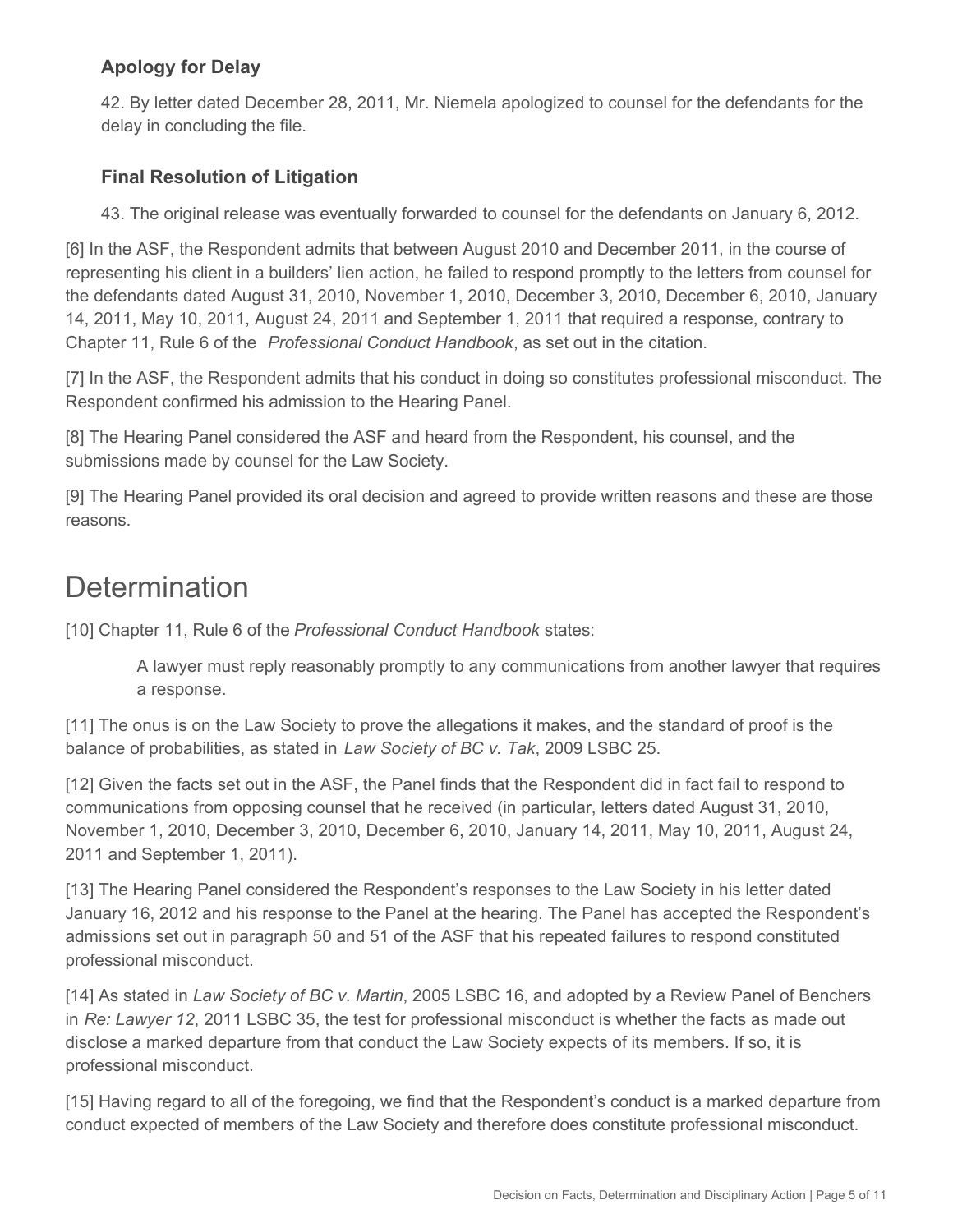# Disciplinary Action

# **The Law Society's Position**

[16] The Law Society seeks a suspension of one to three months and costs in the amount of \$6,000, calculated in accordance with the Tariff set out in Schedule 4 of the Law Society Rules, plus disbursements of  $$424$  for a total of  $$6,424$ .

[17] Counsel for the Law Society referred to the decision of a hearing panel in *Law Society of BC v. Ogilvie*, [1999] LSBC 17, as the leading decision on the factors to be considered in imposing a penalty. Counsel for the Law Society submitted that the most important factors relevant to this case are:

(a) the gravity of the misconduct and the need for general deterrence;

(b) the Respondent's prior discipline history and the need for specific deterrence, and

(c) the range of penalties imposed for similar misconduct and the need to ensure the public's confidence in the integrity of the profession.

[18] Counsel for the Law Society submitted that:

The obligation to respond promptly to professional communications that require a response is key to the proper functioning of the legal profession. Members of the public who retain lawyers to assist and advise them on legal matters are entitled to expect prompt and professional service. A lawyer who fails to promptly respond to communications from other professionals not only fails to provide his own client with the quality of service expected but detracts from the quality of service being provided by opposing counsel by thwarting the timely resolution of the matter. The need for repeated follow up letters also increases the costs of legal services and undermines public confidence in the ability of the legal profession to operate in an expeditious and cost effective manner.

In this case, what should have been a quick, straight-forward resolution of a small Builders' Lien claim (\$6,173.34), dragged on for 17 months due to the Respondent's delay in finalizing the Settlement. As a result, the defendants incurred ongoing costs that they should not have had to incur.

The Law Society needs to send a clear and unequivocal message to members of the profession that failure to respond reasonably and promptly to professional communications will not be tolerated.

[19] Counsel for the Law Society summarized the Respondent's Professional Conduct Record. The Respondent's records consist of:

(a) A practice review in 2001, which resulted in recommendations for his practice, restrictions on his areas of practice, and required the Respondent to practise under the supervision of a Practice Supervisor. The Respondent was released by the Practice Standards Committee from the Practice Supervision Agreement in 2004.

(b) In 2008, the Respondent was cited for failure to respond to opposing counsel with respect to a discharge of a Lis Pendens registered against title to a property. The Respondent admitted that this constituted professional misconduct and was fined \$1,500 with costs of \$1,000.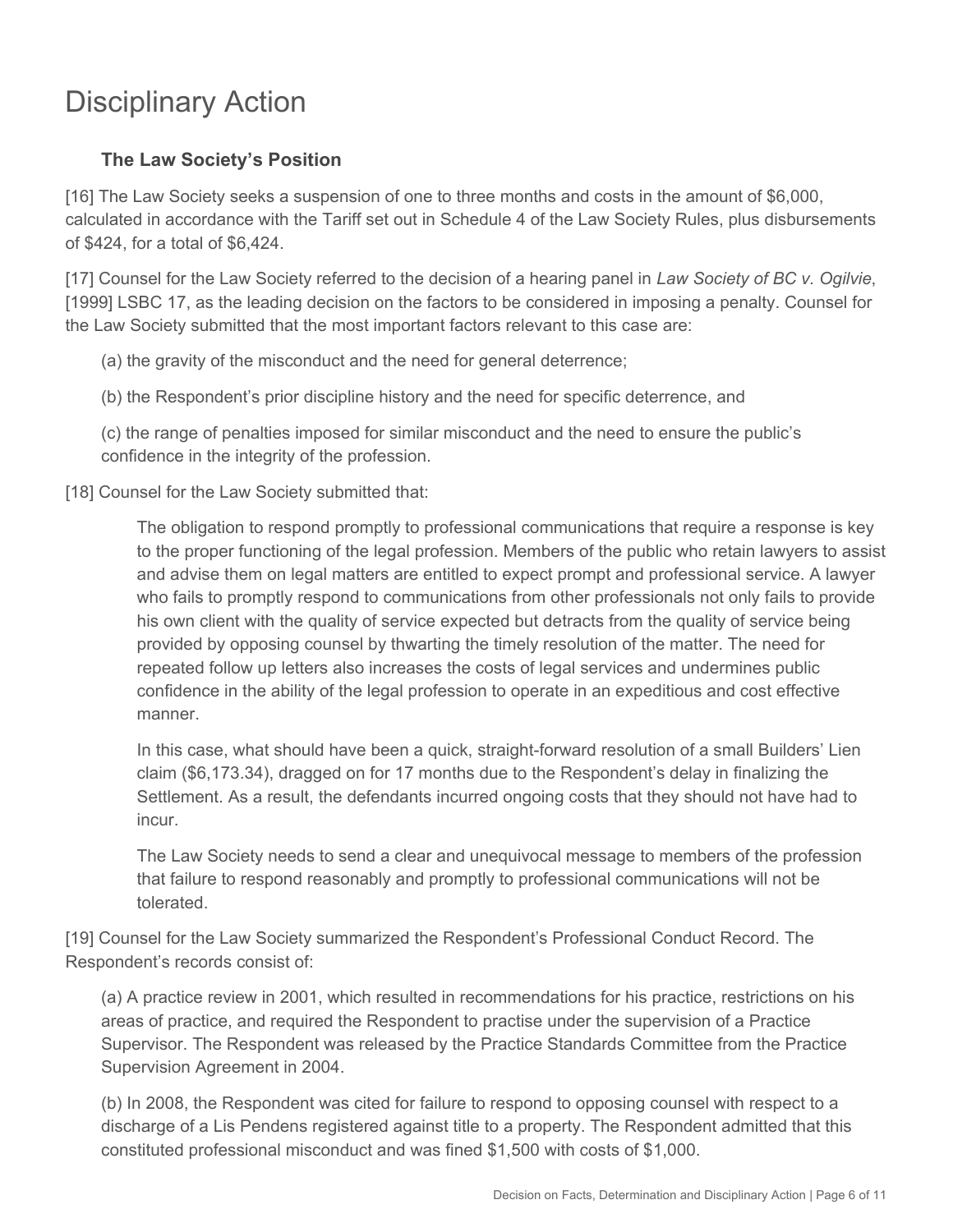(c) In 2011, in the course of investigating the complaint against the Respondent that is the subject of this citation (described in paragraph 28 above), the Respondent was cited for failing to respond to the Law Society. The Respondent admitted that this constituted professional misconduct and was fined \$5,000 with costs of \$2,000.

(d) In 2012, the Respondent appeared before a Conduct Review Subcommittee for failure to report a number of judgments to the Law Society within seven days of entry in breach of Rule 3-44(1), remit source deduction amounts to Canada Revenue Agency in a timely manner, and ensure the accuracy of the Trust Report he filed with the Law Society for the period ending September 30, 2005.

[20] Counsel for the Law Society argues that the nature of the Respondent's professional conduct record is a significant aggravating factor for two reasons: (a) it displays the pattern of delay and procrastination; and (b) it demonstrates a failure by the Respondent to respond to prior remedial and disciplinary attempts to address his failure to meet the minimum accepted standards of practice.

[21] Counsel for the Law Society referred to the four letters of support from members of the profession provided by counsel for the Respondent and argued that the letters demonstrate that the Respondent is competent and is able to meet that expected standard of practice when he so chooses.

[22] Counsel for the Law Society submits that the repeated failure to respond to opposing counsel over a long time span that has occurred in this case resulted in excessive delays for what should have been a quick, routine matter. It added to the time, cost and frustration of opposing counsel. It necessitated the involvement of the disciplinary arm of the Law Society.

[23] Counsel for the Law Society referred to one of the two medical reports submitted by counsel for the Respondent (the February 22, 2013 psychological assessment report) and identified the following comments from the report:

(a) The Respondent has no insight into what has brought these troubles about repeatedly (bottom of page 3);

(b) People with his personality construct (narcissism) deem themselves quite fine as they are (page 7);

(c) The Respondent has not learned from previous infringements and consequences. The same pattern occurs (page 4);

(d) People with his personality construct (narcissism) are generally not motivated to change (page 7); and

(e) The Respondent has "some motivation not to end up in his current situation again" (page 7). That motivation appears to be tied to his concern that "more severe consequences could occur" (page 7).

[24] Counsel for the Law Society referred to five previous decisions to show the range of disciplinary actions for failure to respond to the Law Society or opposing counsel. The disciplinary action ranges from fines of \$1,500 to \$7,500 and suspensions from one month to 45 days.

[25] Counsel for the Law Society argued that the decision in *Law Society of BC v. Braker*, 2007 LSBC 42, is most similar. In *Braker*, the hearing panel ordered a one month suspension.

[26] Counsel for the Law Society argued that public confidence will be eroded if lawyers with significant discipline histories are not sent a clear message that further transgressions will not be supported.

[27] Counsel for the Law Society argued that the Respondent's prior disciplinary record is an aggravating factor that requires an increase in the sanction to be imposed beyond the range of the sanctions imposed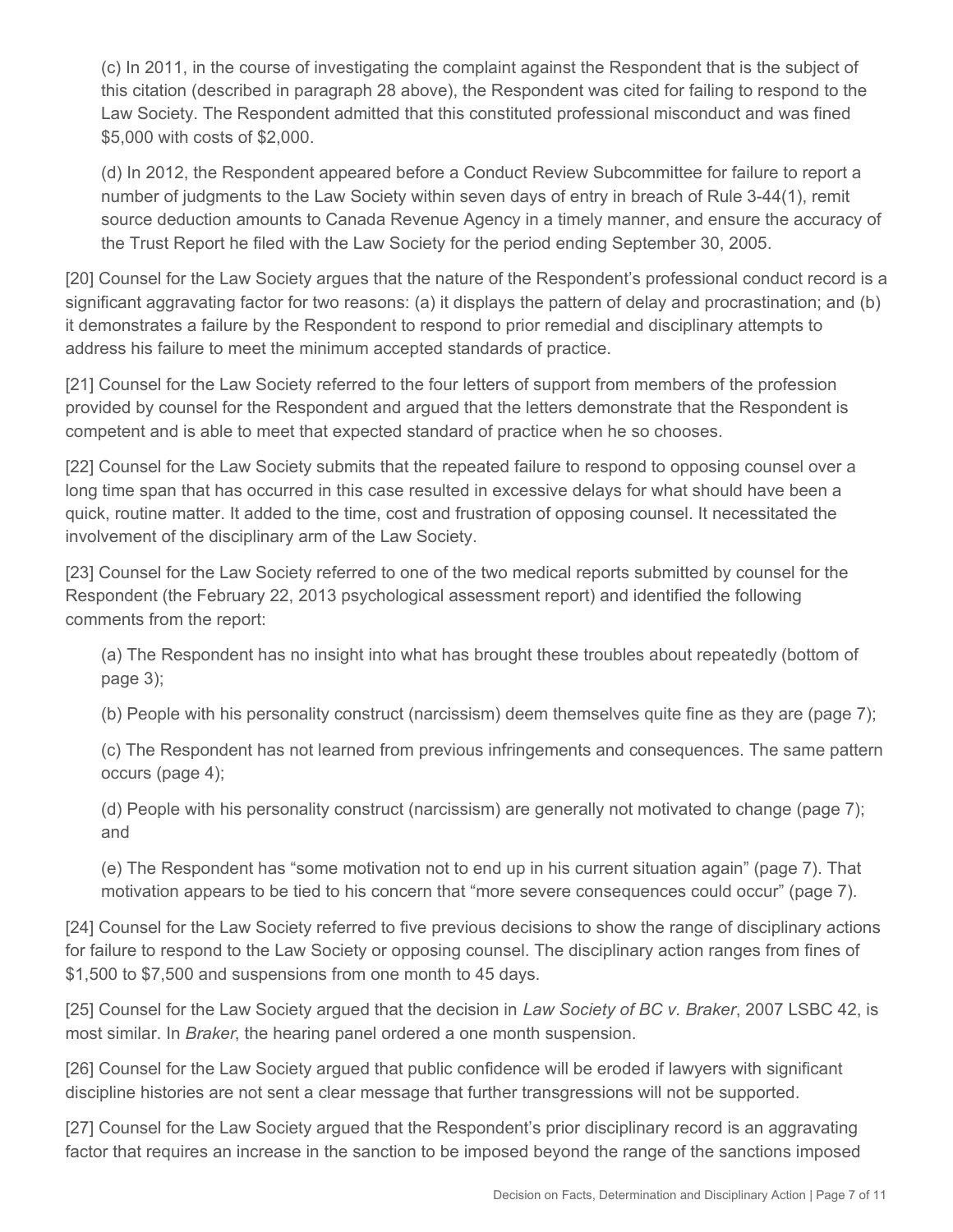for similar misconduct by members without a significant disciplinary history. This increased sanction would accord with the principle of progressive discipline, the need for specific deterrence and the need to ensure public confidence in the legal profession.

[28] Counsel for the Law Society advised that actual costs were approximately \$6,000, which is perhaps slightly above normal, in part, because of an adjournment of the hearing requested by the Respondent.

#### **The Respondent's Position**

[29] The Respondent asked for a large fine rather than a suspension.

[30] There was no submission made on costs.

[31] The Respondent advised that he has significantly changed his practice and now pays more attention to the routine matters that must be dealt with after a file has settled.

[32] The Respondent also advised that there have been significant events in his personal life that have changed his behaviour and outlook in a positive way.

[33] Counsel for the Respondent provided four letters of support from other lawyers indicating they have not experienced problems regarding delays in responses when dealing with the Respondent.

[34] The Respondent submitted that he obtains good outcomes for his clients and that his competency is not in question.

[35] The Respondent advised that he is a sole practitioner and voiced concerns that a suspension would create difficulties for his clients and would make it difficult to continue to pay his staff.

[36] Counsel for the Respondent referred to the two medical reports, one dated August 13, 2012 from a Consultant Psychiatrist and the psychological assessment report dated February 22, 2013 from a Registered Psychologist. These reports were requested by the Respondent's counsel in order to find a cause for the Respondent's problems with delays.

[37] Counsel for the Respondent argued that although the August 13, 2012 report found that the Respondent's professional difficulties do not arise from a psychiatric condition, the Respondent exhibits a pathology that suggests an underlying problem that has not yet been diagnosed and that would benefit from an on-going course of treatment involving psychotherapy.

[38] The Respondent has advised that he has attended six counselling sessions with the Registered Psychologist.

[39] The Respondent expressed surprise by many of the comments in the February 22, 2013 report and has indicated a willingness to continue with sessions and psychotherapy to explore certain aspects of his personality set out in the report.

[40] The Respondent remains unable to explain adequately why he did not respond promptly to the counsel for the defendants. The Respondent is quite aware that he could have easily avoided the complaint and this citation had he taken a few hours to respond to the counsel for the defendants and complete the steps necessary to finalize the settlement of the builders' lien action.

[41] Counsel for the Respondent argued that the 2011 citation for failure to respond to the Law Society should not be considered as a prior act of misconduct since it occurred in the course of investigating the complaint that is the subject of this citation.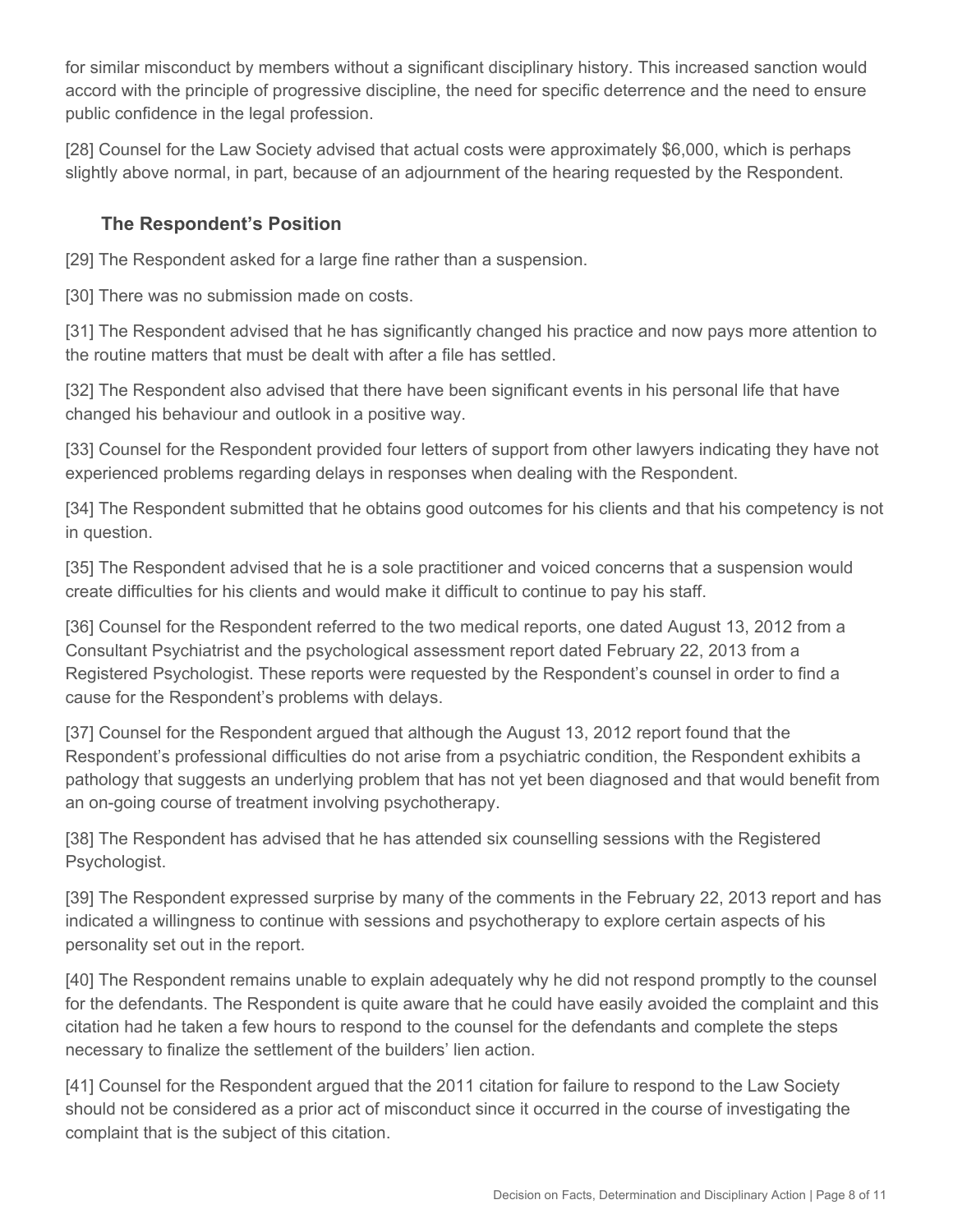#### **DISCUSSION**

[42] Considering the facts and the Respondent's repeated failures to respond, even after the involvement of the Law Society, and considering the Respondent's previous professional conduct record, the principle of progressive discipline suggests that a suspension of one month is warranted.

[43] We are concerned that the Respondent has not responded to previous disciplinary action and cannot adequately explain why he failed to respond to opposing counsel.

[44] We are concerned that the Respondent does not pay enough attention to the more routine and mundane aspects of his practice.

[45] We are concerned that the Respondent does not appear to appreciate the impact that his actions (or his failure to act) have on other persons.

[46] We are concerned that the Respondent failed to respond to opposing counsel even though opposing counsel was very courteous and patient and tried to make the Respondent's remaining tasks as easy and simple to complete as possible.

[47] We are concerned that the Respondent practises on his own and does not appear to delegate tasks to his staff or put systems in place that will prevent failures to occur such as the ones that result in complaints against him.

[48] We are concerned about all the time and effort that has been expended by the Law Society over the last 11 years to attempt to assist the Respondent and to alter the behaviour of the Respondent. We are also concerned that such efforts have not been successful.

[49] We are also concerned that the two medical reports submitted to us indicate that the Respondent is resistant to change and unaware of the effect of his behaviour on others.

[50] However, we have considered that:

(a) While the professional misconduct caused great frustration and additional costs for the opposing counsel, his client, and the Law Society, the delays did not result in any permanent harm to any person.

(b) The Respondent has possibly achieved a new level of awareness of his behaviour through his recent psychological assessment; he appears willing to continue with psychotherapy and, notwithstanding that he has previously made similar statements and assurances, seems genuinely motivated to change and to avoid future disciplinary action.

(c) While a suspension is warranted, we see a possibility that, instead of a suspension, a large fine together with an extended period of practice supervision and the certainty that a suspension will result if the Respondent delays in complying with our Order will be more likely to motivate the Respondent to alter his behaviour in the future.

[51] We are prepared to give the benefit of the doubt to the Respondent to demonstrate that a substantial fine, rather than a suspension, will result in meaningful change by the Respondent.

[52] We are of the view that the Respondent would benefit from an extended period of practice supervision. The Respondent has indicated that he is willing to enter into such an arrangement and that he would be able to find a suitable practice supervisor. We are aware that practice supervision was attempted before and did not adequately change the Respondent's behaviour. However, we believe that a focus on the Respondent's specific recurring problems by a practice supervisor that the Respondent respects may result in a positive outcome and a more lasting result.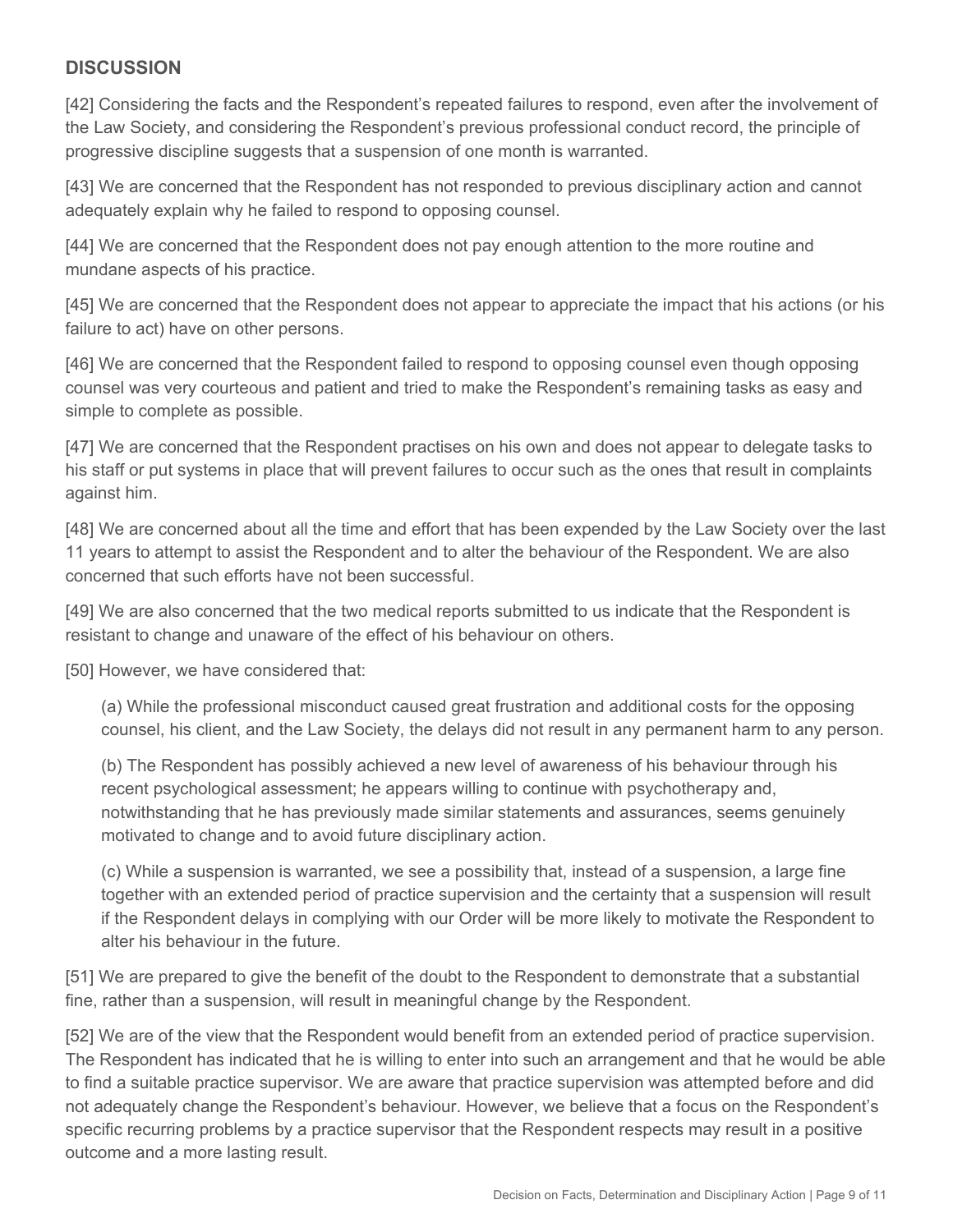[53] The Panel is concerned that the Respondent has, on a number of occasions, expressed a desire to change but has not been able to carry through with the necessary action. Therefore, the Hearing Panel wishes to include in its order further consequences in the event the Respondent does not comply with the terms of this order within the dates specified.

[54] This appears to us to be the sort of situation that section 38(5)(d)(iii) of the *Legal Profession Act* is intended to deal with. While section 38(5)(c) allows a panel to impose conditions and limitations, such as an extended period of practice supervision, section 38(5)(d)(iii) allows a panel to ensure compliance with the conditions and limitations by imposing a suspension on a respondent who does not comply within a reasonable time specified by the panel. We will allow the Respondent until September 30, 2013 to arrange for and enter into practice supervision. If he is not in compliance by that date, he will be suspended until he is.

# **ORDER**

[55] The Hearing Panel orders that the Respondent:

(a) pay a fine of \$15,000 on or before September 30, 2013;

(b) enter into an arrangement on or before September 30, 2013 to practise under the supervision of a lawyer selected by the Respondent and approved by the Practice Standards Committee ("the Committee") pursuant to a practice supervision agreement in a form satisfactory to the Committee, until such time as he is relieved of this condition by the Committee; and

(c) in the event that the Respondent does not comply with the requirements set out in paragraph (b) above by the date specified, the Respondent is suspended effective October 1, 2013 until such time as he satisfies the requirements set out in paragraph above.

#### **RECOMMENDATION**

[56] The Panel is quite concerned that we may be wrong in our decision not to suspend the Respondent in the first instance and that the Respondent may repeat his behaviour in his practice and not change his behaviour in a meaningful way. If that occurs, in our view the Respondent will have failed to recognize the remedial intent of our order. If the Respondent is cited again for similar misconduct, a future hearing panel should consider a lengthy suspension.

#### **COSTS**

[57] Counsel for the Law Society has calculated costs in accordance with the Tariff set out in Schedule 4 of the Law Society Rules plus disbursements, totalling \$6,424. We received no submission from the Respondent's counsel. Counsel for the Respondent may make submissions on costs within two weeks of this decision. Otherwise, costs and disbursements in the amount of \$6,424 will be payable on or before September 30, 2013.

#### **PUBLICATION AND RULE 5-6 NON-DISCLOSURE OF EVIDENCE**

[58] The Hearing Panel has considered the written submissions of the counsel for the Respondent and counsel for the Law Society for an order under Rule 5-6(2)(a) that specific information not be disclosed to protect a person's interests. Counsel for the Law Society does not oppose the submission of the counsel for the Respondent.